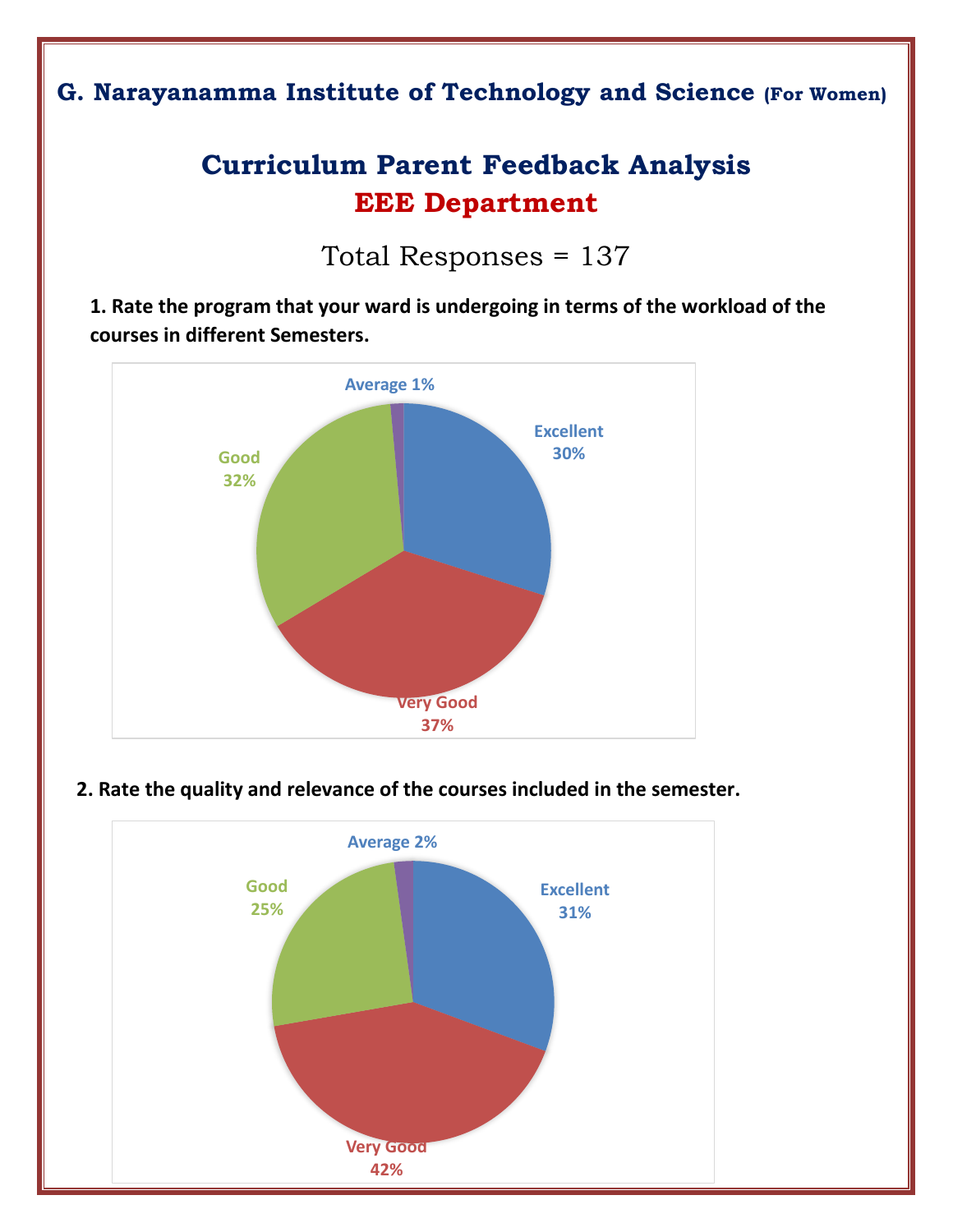

**4. Rate the treatment of the students by the faculty irrespective of the background of the student that includes Gender, caste, community creed etc. in teaching** 

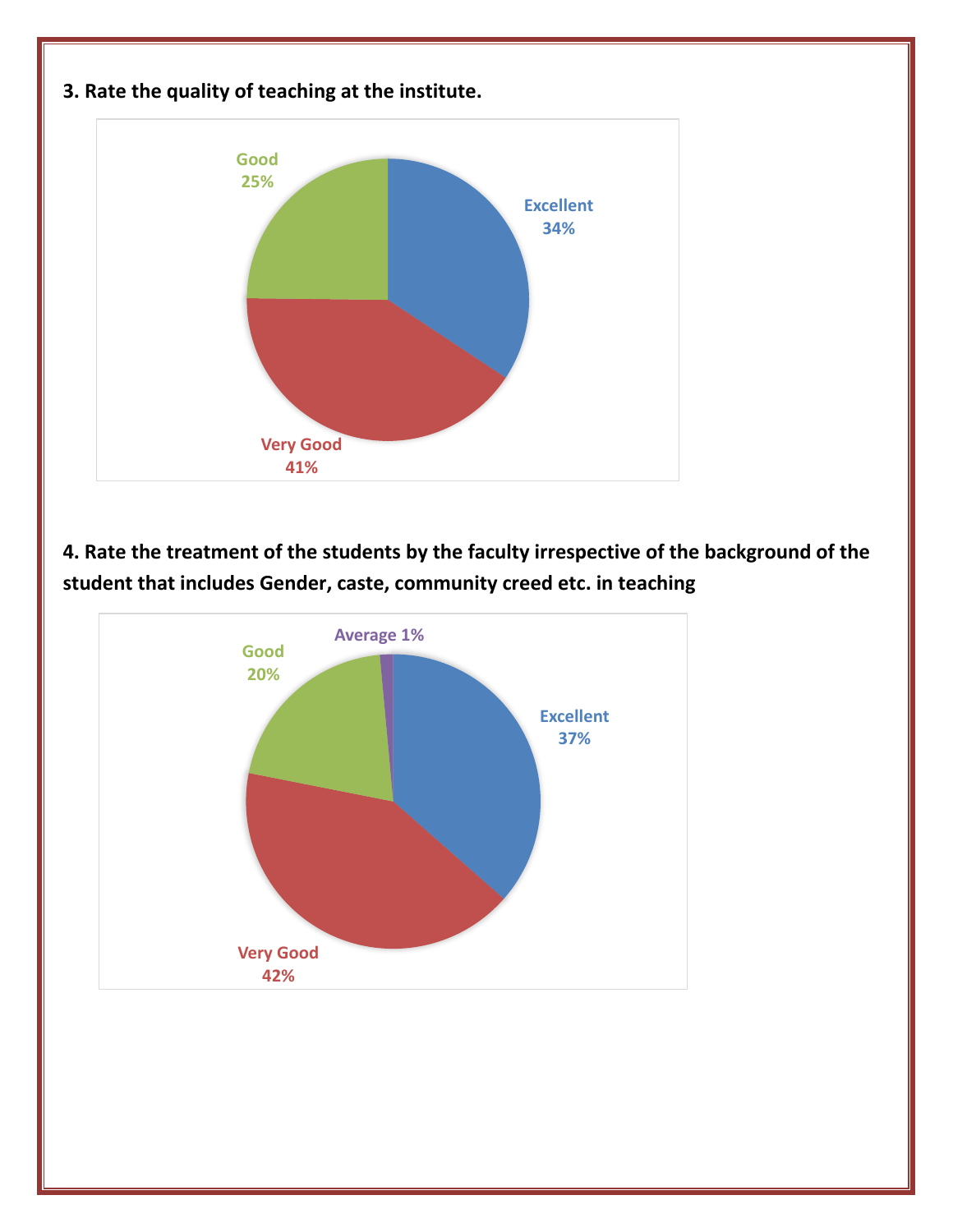

### **5. Rate the transparency of the evaluation system followed by the institute.**

#### **6. Rate the Outcomes that your ward has achieved from the course.**

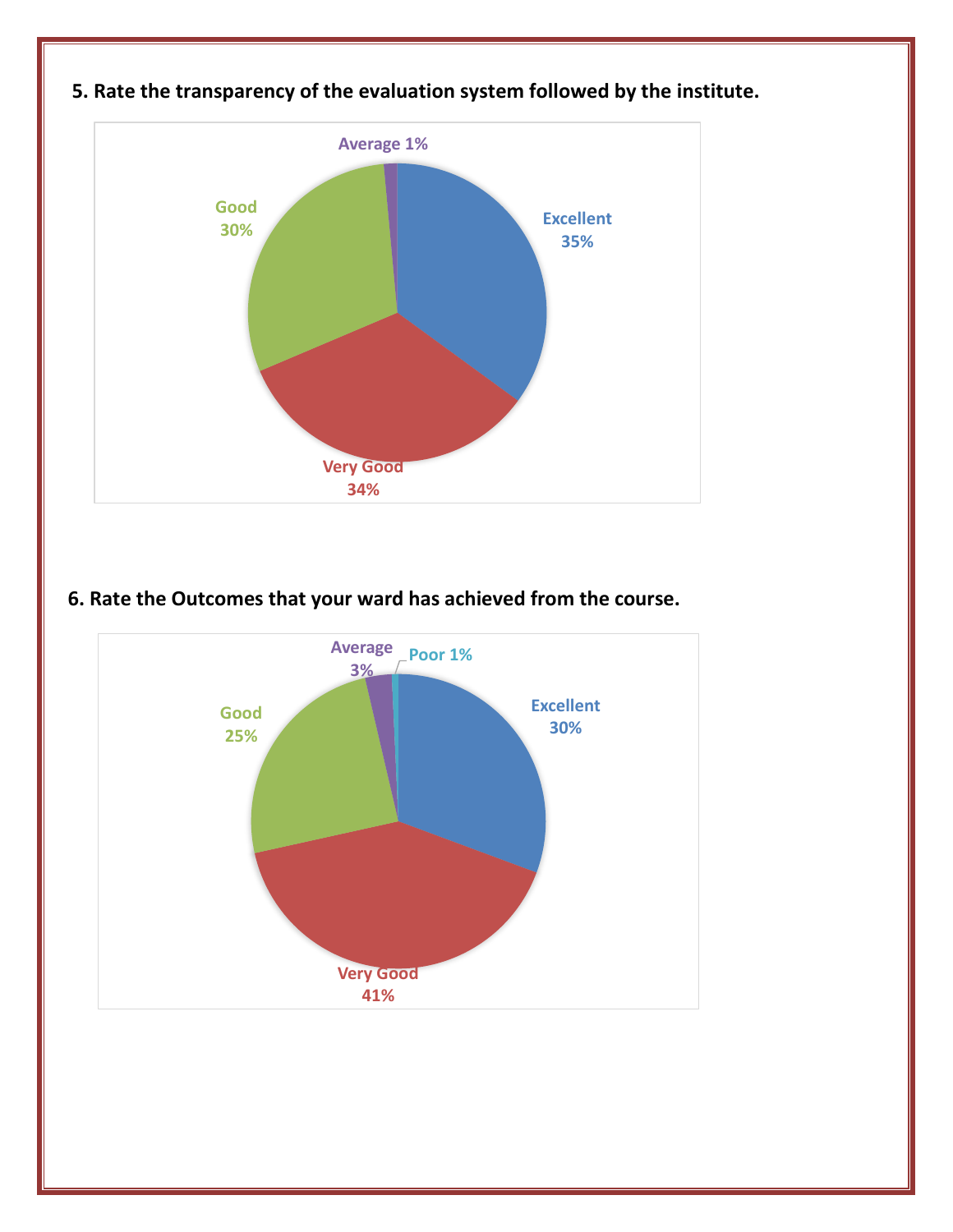**7. Rate the courses in terms of their relevance to the latest technologies or future technologies.**



**8. Rate the overall facilities available at the institute contributing towards your wards selfgrowth.**